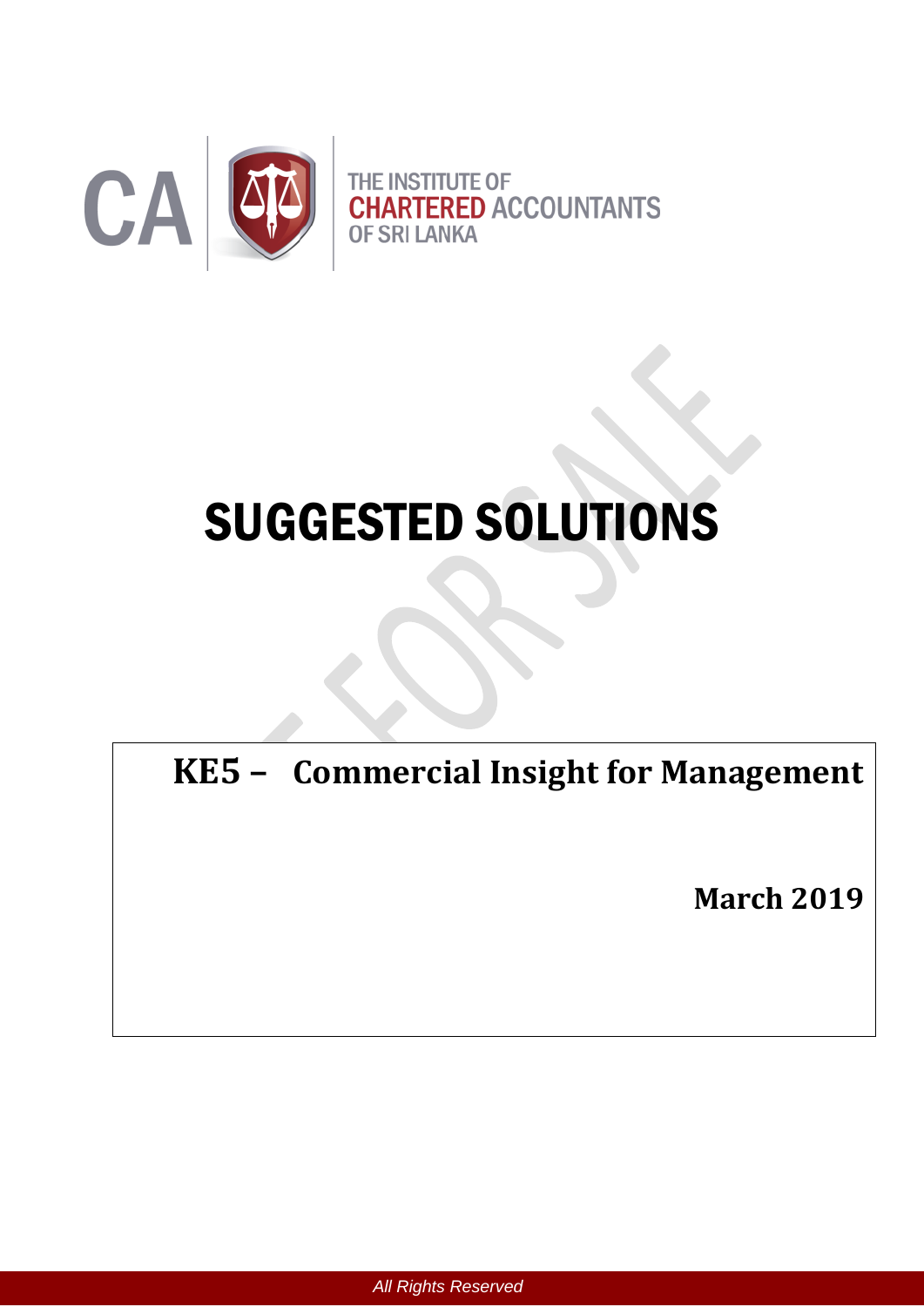# **SECTION 1**

#### **Answer 01**

#### 1.1

**Learning outcome/s: 1.4.1** Define 'vision', 'mission', 'goals' and 'objectives' of business organisations. Study text reference: Page 19 **Correct answer: A**

#### 1.2

| Learning outcome/s: 2.2.1                                                            |  |
|--------------------------------------------------------------------------------------|--|
| Define efficiency and effectiveness with respect to productivity of an organisation. |  |
| Study text reference: Page 72                                                        |  |
| <b>Correct answer: D</b>                                                             |  |

1.3

**Learning outcome/s: 2.7.1** Discuss the concept of opportunity cost and scarcity and their relevance to economic choice. Study text reference: Page 89 **Correct answer: B**

1.4

**Learning outcome/s: 3.4.1** Identify the behaviour of rational consumers using cardinal and ordinal utility theories. Study text reference: Page 109 **Correct answer: D**

1.5

**Learning outcome/s: 2.8.2** Explain the types of economic goods (including normal goods, Giffen goods, inferior goods, Veblen goods and public goods). Study text reference: Page 86 **Correct answer: C**

1.6

## **Learning outcome/s: 3.1.1**

Discuss the organisational environment (including internal, task and general, direct and indirect action, micro and macro environment).

Study text reference: Page 105

#### **Correct answer: D**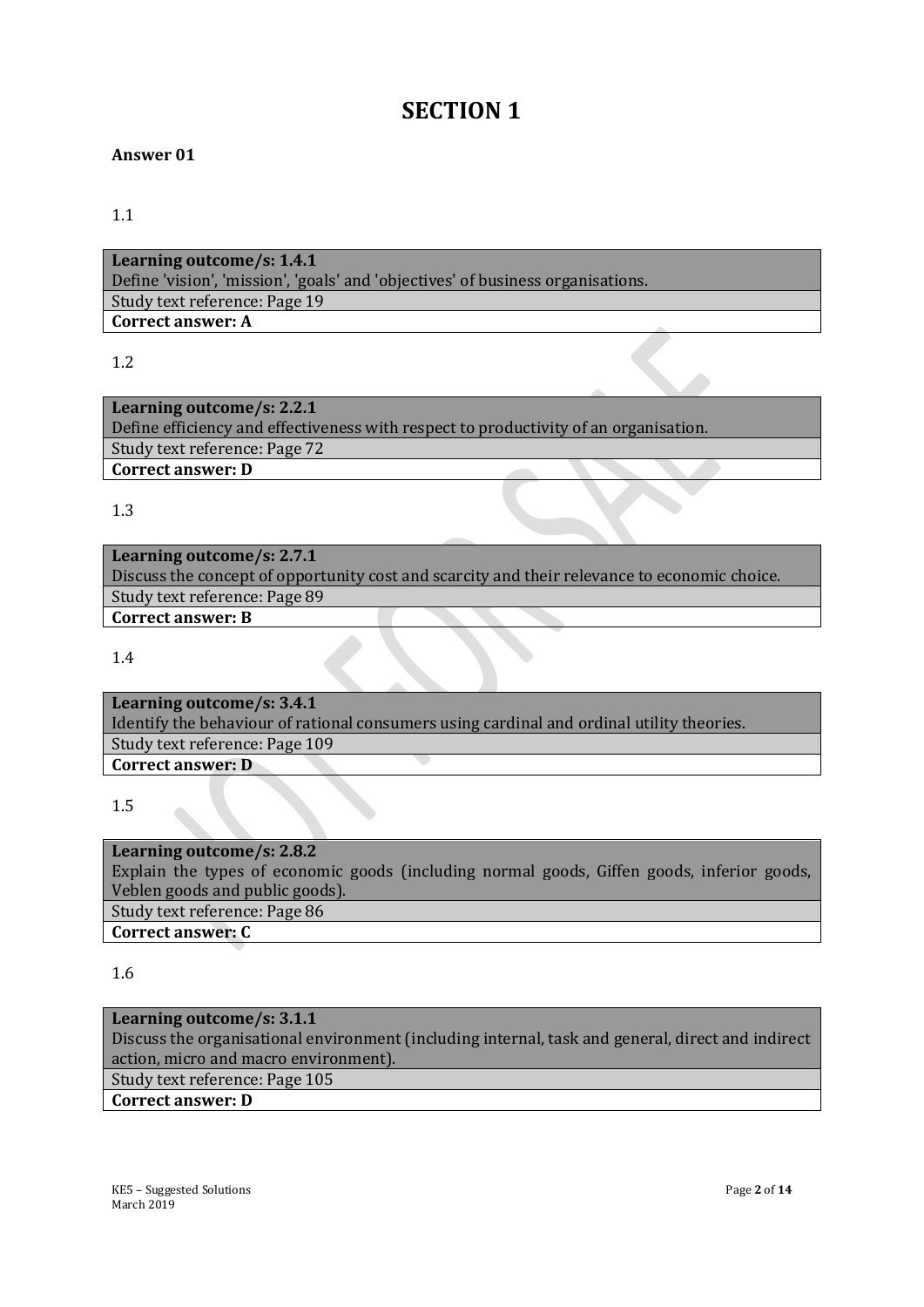**Learning outcome/s: 3.11.1** Explain characteristics of perfect competition, monopolistic competition, monopoly, oligopoly and their impact on businesses. Study text reference: Page 170

## **Correct answer: B**

#### 1.8

**Learning outcome/s: 4.6.1** Define monetary policy, fiscal policy and the tools of monetary and fiscal policies. Study text reference: Page 290 **Correct answer: A**

#### 1.9

**Learning outcome/s: 5.4.2** Discuss the main areas of leading (motivation, leadership and communication). Study text reference: Pages 300 and 372 **Correct answer: B**

1.10

| Learning outcome/s: 6.14.1          |  |
|-------------------------------------|--|
| Identify basic information systems. |  |
| Study text reference: Page 531      |  |
| <b>Correct answer: C</b>            |  |
|                                     |  |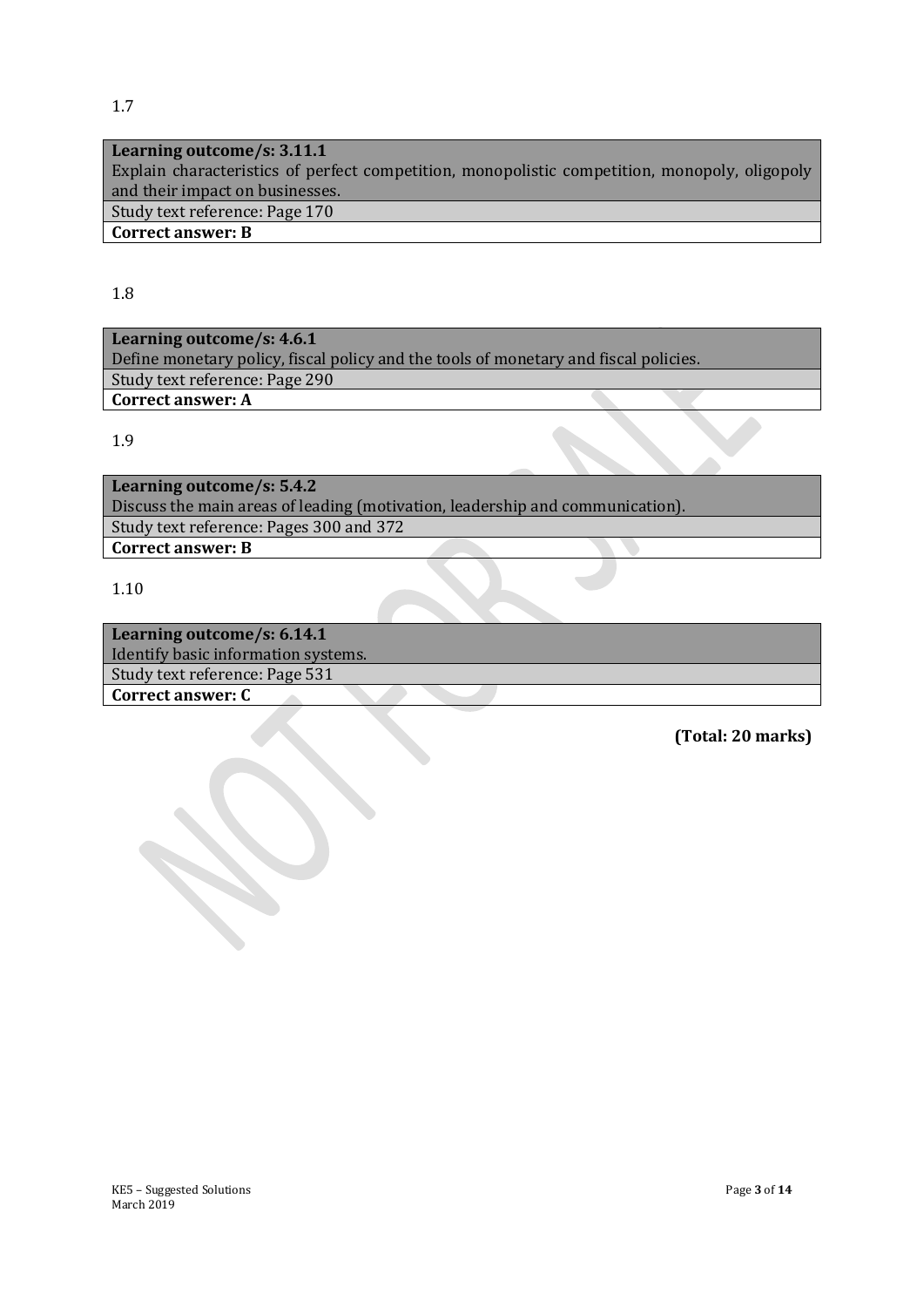#### 2.1

#### **Learning outcome/s: 1.2.1**

Identify the value offerings made by business organisations in serving their customers (including goods, services, events, person, experience, place, properties, information, organisation and idea).

Study text reference: Page 14

- Intangibility services cannot be touched or tasted
- Inseparability services cannot be separated from the provider
- Heterogeneity lack of sameness. Standard of service will vary with each delivery
- Perishability services cannot be stored for future provision
- Ownership service purchase does not transfer ownership of property

#### 2.2

#### **Learning outcome/s: 3.6.1**

Explain the concepts of price elasticity of demand and supply, income elasticity, cross price elasticity and advertising elasticity on business decisions.

Study text reference: Page 61

- $(a)$  PED = 1.5
- (b) The product has elastic demand, hence a reduction in price will decrease the total revenue as the percentage change in quantity demanded is greater than the percentage change in price.

#### 2.3

#### **Learning outcome/s: 2.3.1**

Identify the types of managers in organisations, from horizontal and vertical aspects (top, middle and lower managers, functional managers, line and staff managers, value stream managers).

Study text reference: Pages 59 and 355

- (a) Middle managers are responsible for units within an organisation, departments or branches. They are accountable to senior management for their units of function. Their work involves directing and organising their units to implement plans in accordance with corporate policies and objectives.
- (b) Expert power Legitimate power Negative power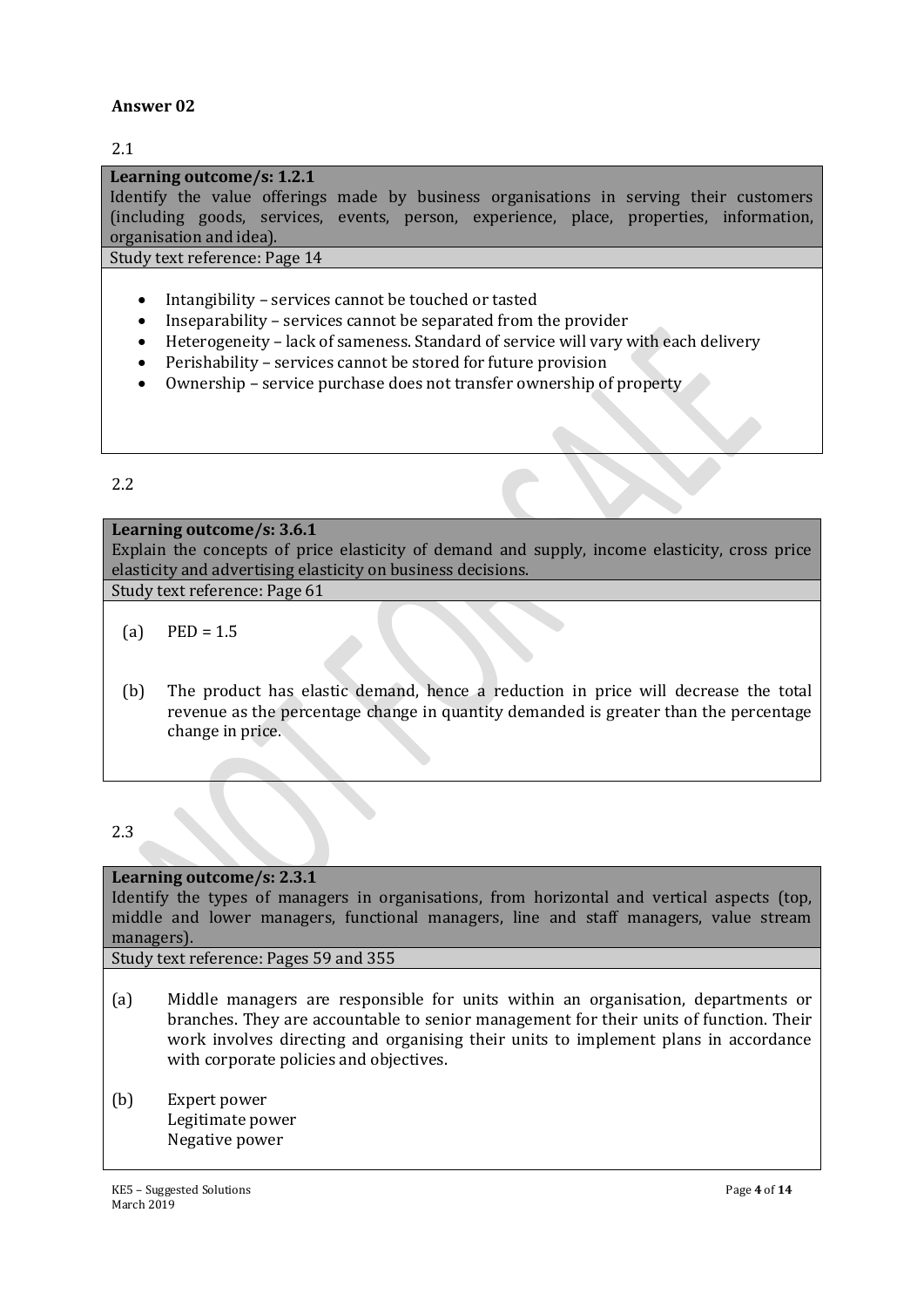#### 2.4

#### **Learning outcome/s: 3.12.1**

Explain how businesses determine the optimum output, price and profit in the short and long-run in different markets.

#### Study text reference: Page 426

The U-shape of the AC curve in the short-run is attributed to increasing and diminishing returns from a fixed-size plant, because the size of the plant is not variable in the short run. This is known as the operation of the law of diminishing marginal returns in the short-run.



#### 2.5

#### **Learning outcome/s: 4.3.2**

Define the concepts of national income (including GDP, nominal and real GNP and NNP). Study text reference: Page 274

- GDP is derived from economic activity within the country.
- GNP is GDP plus net property income from abroad, as some national income arises from overseas investments, whilst some income within the country is earned by non-nationals (income generated by the nationals of a country is GNP).
- NNP is GNP minus the consumption of fixed capital and natural resource depletion.

2.6

**Learning outcome/s: 3.13.1** Identify the types of suppliers and distributors. Study text reference: Page 194

- Quality control is difficult to maintain.
- Loss of confidentiality if products use trade secrets.
- Competitors may utilise the same external organisation, so it is unlikely to be a source of competitive advantage (or it would be difficult to obtain a competitive advantage).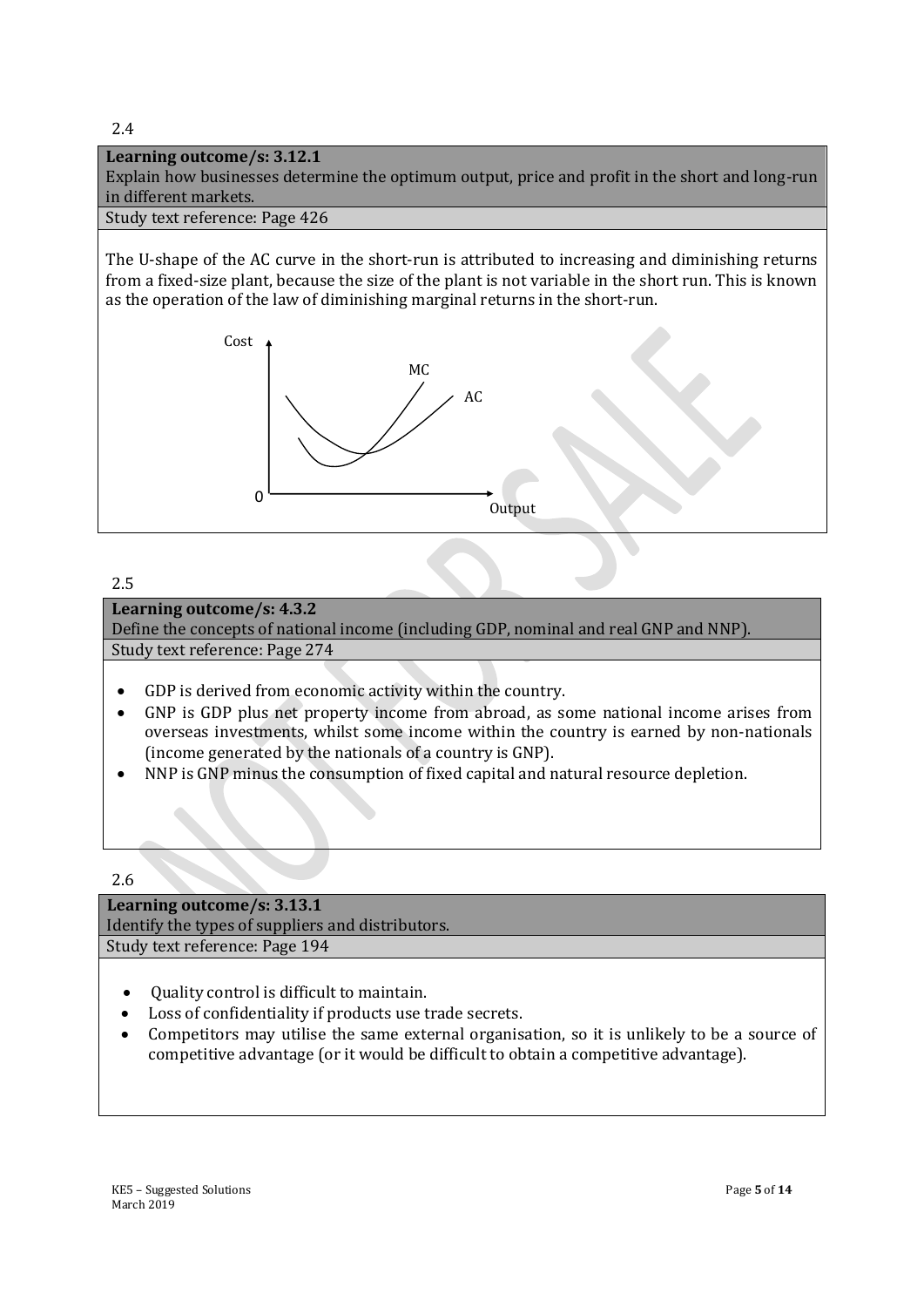#### 2.7

#### **Learning outcome/s: 4.4.2**

Explain how demand management and supply management policies can be used to control inflation.

Study text reference: Page 284

- (a) Structural unemployment This occurs where long-term changes occur in the conditions of an industry, and a mismatch occurs between industry expectations and labour skills.
- (b) Seasonal unemployment This occurs in certain industries, for example building, tourism, and farming, where the demand for labour fluctuates in seasonal patterns throughout the year.

#### 2.8

#### **Learning outcome/s: 4.8.1**

Discuss the nature of the prevailing socio-cultural conditions and their impact on businesses. Study text reference: Page 247

- Introducing "green products" (i.e. ecological friendly products).
- Changing practices traditional practices/techniques are changed due to environmental concerns and/or bad publicity.
- Education and confusions consumers may be imperfectly educated about environmental issues.
- Carrying out environmental impact assessments prior to the launch of new businesses.
- Taking a variety of measures designed to deal with pollution.

2.9

#### **Learning outcome/s: 6.2.2**

Discuss the role of operations management in a business.

Study text reference: Page 393

- Manufacturers of machine tools where training, consultancy and technical support is provided for installation and as part of after-sales services.
- Education and training organisations provide study notes, tutes, and handouts along with lectures and workshops.
- Restaurants provide products in the form of food and drink. But the overall dining experience essentially includes a service component.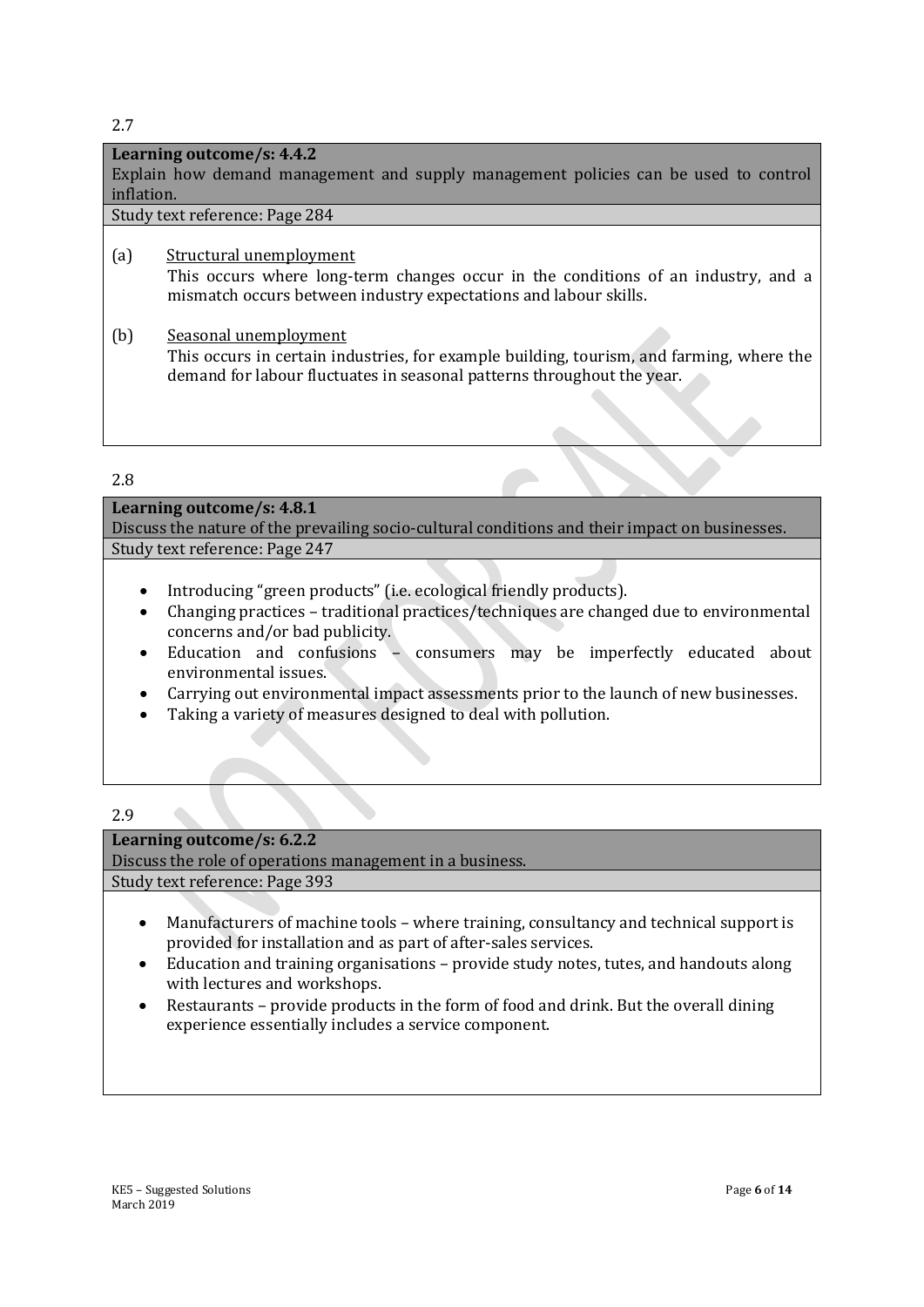2.10

**Learning outcome/s: 6.15.1** Identify the basic concepts of project management. Study text reference: Page 537

- Quality the end-result should conform to the project specifications.
- Budget the project should be completed within the budget.
- Timescale the progress of the project must follow the planned process so that the result is ready for use at the agreed date.

# **SECTION 2**

#### **Answer 03**

## **Learning outcome/s: 6.6 and 6.7** 6.6Production methods 6.7Production concepts in businesses.

Study text reference: Pages 418, 425 and 426

- (a) The end-products of jobs have the following characteristics.
	- They are one-off items
	- They are made to customer specific orders
	- Products are non-standard
	- The product range will be highly diverse

## (b)

- Speed of delivery
- Quality of the final product
- Ability to meet a range of different customer requirements by selling a 'set of capabilities'.

| P. |           |
|----|-----------|
|    |           |
|    | ۰,<br>$-$ |
|    | I         |

| <b>Total workers</b><br>employed (N) | <b>Total products from</b><br>factory | <b>MP</b> | AP   |
|--------------------------------------|---------------------------------------|-----------|------|
|                                      | 10                                    |           | 10   |
| ◠                                    | 22                                    | 12        |      |
| ึ                                    | 36                                    | 14        | 12   |
|                                      | 48                                    | 12        |      |
|                                      | 58                                    | 10        | 11.6 |
|                                      | 64                                    |           | 10.6 |
|                                      | 66                                    |           | 9.4  |
|                                      | 64                                    | ◠         |      |

(d) After recruiting the  $3<sup>rd</sup>$  employee diminishing marginal returns begin to operate.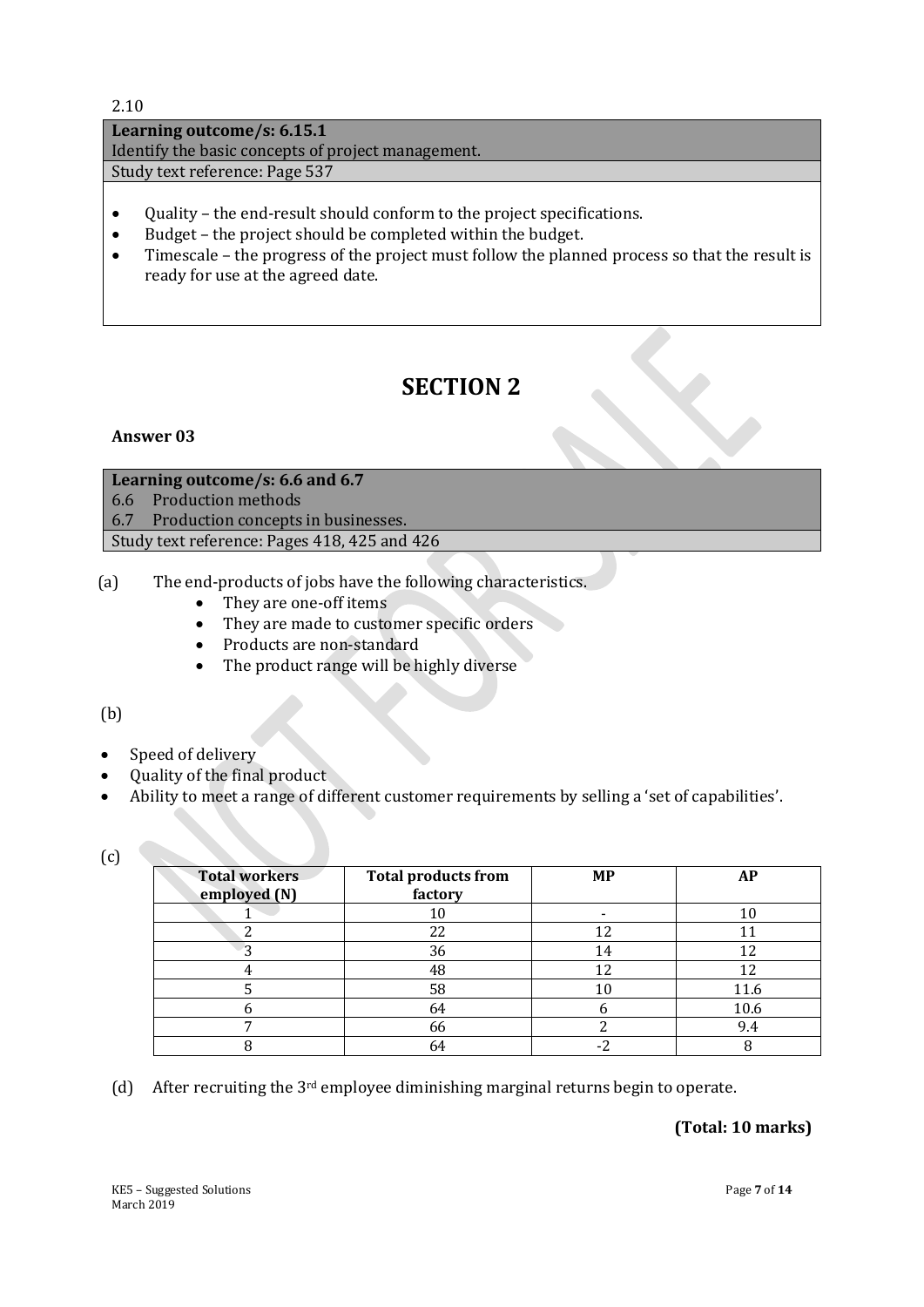**Learning outcome/s: 6.12** Nature and scope of human resource management. Study text reference: Pages 485, 492 and 496

(a)

- Helps to recruit good quality workers to the organisation.
- Through HR planning, organisations avoid sudden employee shortages and surpluses.
- Helps organisations to assess the current human resources.
- Enables organisations to meet future HR needs.
- Helps to retain skilled employees and reduce staff turnover.
- Helps training and retaining employees to enhance the skill base.
- Helps in budgeting and cost control.

(b)

- In the absence of a proper performance appraisal system, managers and supervisors may obtain random impressions of employees' performance.
- Managers and supervisors may have a fair idea of employees' shortcomings when a performance appraisal system is in place.
- Judgements are easy to make, but less easy to justify in detail, in writing or to the subject's face.
- Unless stimulated to do so, managers rarely give their staff adequate feedback on their performance.
- Different assessors may apply a different set of criteria/standards in the absence of a proper performance appraisal system.

(c)

- Management problems
- Lack of control over staff
- Rise in operational costs
- Fear of being laid off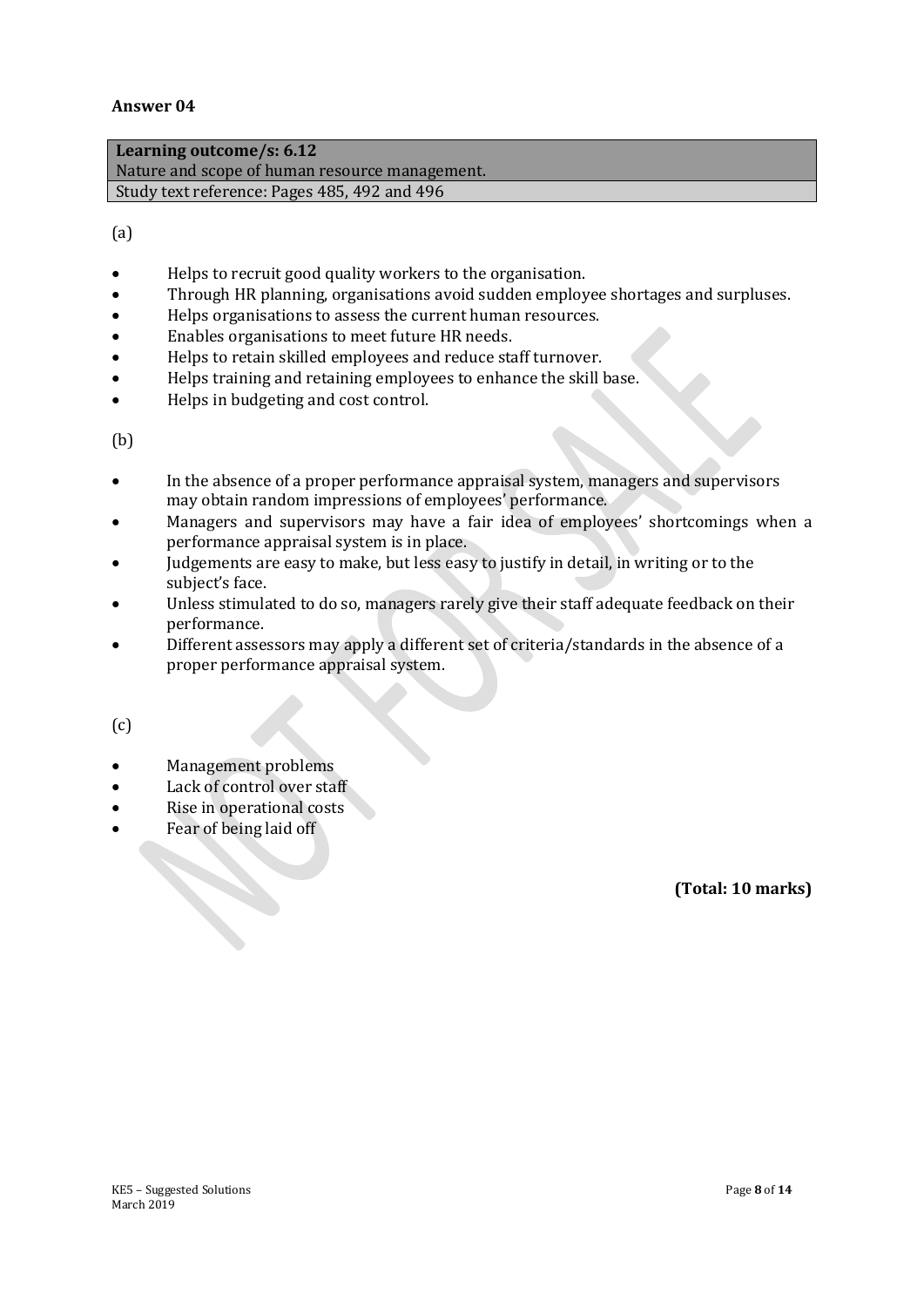| Learning outcome/s: $5.2$               |  |
|-----------------------------------------|--|
| Organising and organisation structure.  |  |
| Study text reference: Pages 340 and 350 |  |
|                                         |  |

#### (a) Advantages

- Expertise is pooled due to the division of work into specialised areas.
- Avoids duplications.
- Facilitates the recruitment, management and development of functional specialists.
- Suits centralised businesses.

#### Disadvantages

- Focuses on internal processes and inputs, rather than customers and outputs.
- Communication problems may arise between functions.
- Poor co-ordination, especially if rooted in a tall organisation structures. Decisions by one function/department involving another might have to be referred upward and dealt with at a higher level, thereby increasing the senior management.
- Functional structures create vertical barriers to information and workflow.

#### (b)

- (i) Virtual organisations the organisation may consist of individuals, teams, companies or stakeholders. The organisation usually exists electronically on the Internet, without any physically premises.
- (ii) Hollow organisations human resources and activities are split between core and noncore competences. All non-core processes and activities are then outsourced. Hollow organisations then focus on their core activities**.**
- (iii) Modular organisations different elements or components of the product or service that the organisation produces are outsourced to different suppliers. The people remaining within the organisation assemble or combine these elements to produce the final product or service. This structure enables the organisation to be more flexible and respond to market needs more quickly.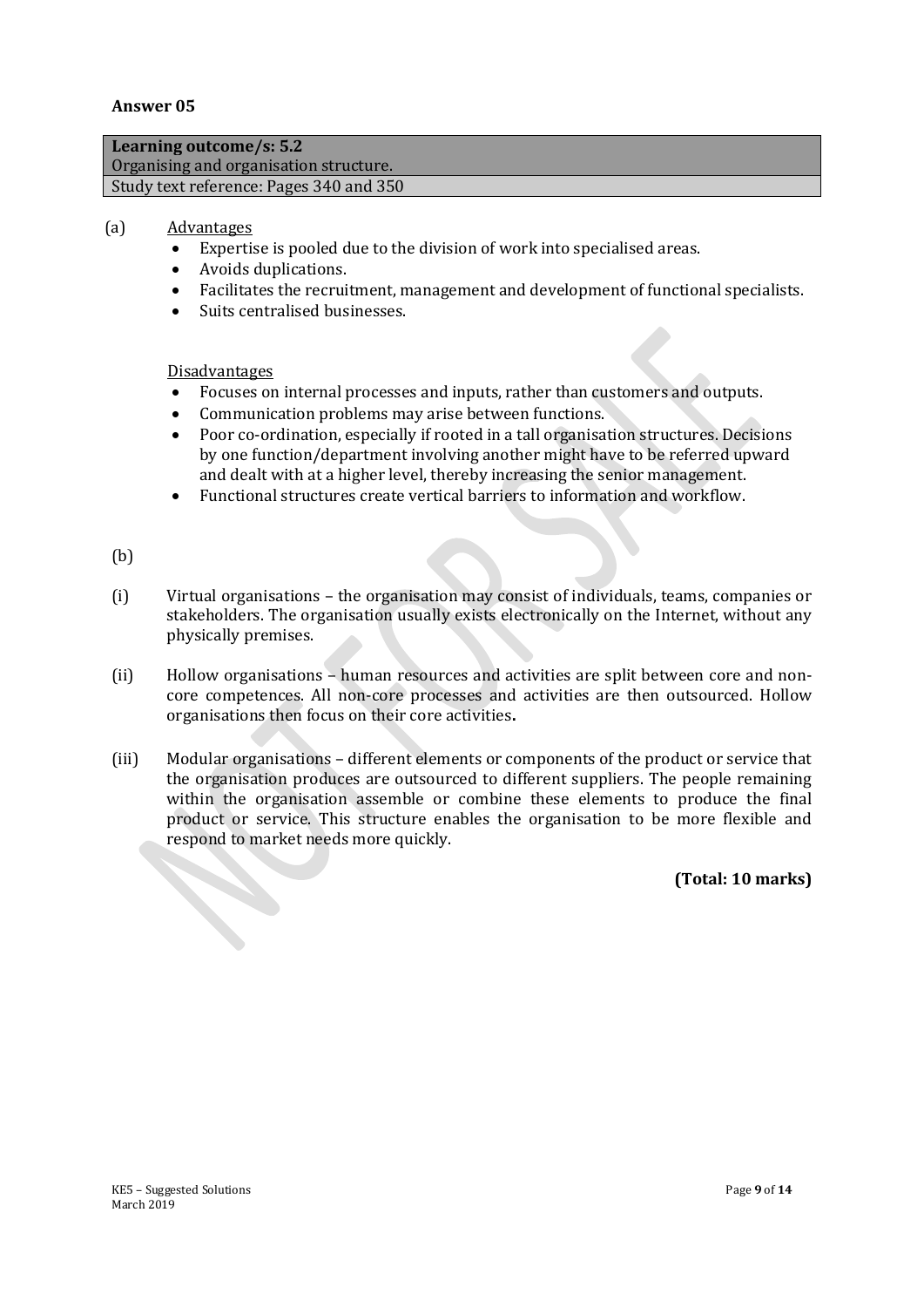| Learning outcome/s: $4.5$                 |
|-------------------------------------------|
| Importance of exchange rates on business. |
| Study text reference: Pages 306 and 307   |

#### (a)

- Governments do not have to spend or even hold foreign currency reserves.
- Balance of payments deficits and surpluses are automatically corrected.
- Governments need not adopt economic policies that may be undesirable for other reasons in order to maintain exchange rates.
- Encourages efficient allocation of resources since exchange rates will reflect economic conditions.
- Automatic adjustment to trade shocks.
- The Central Bank retains 'lender of last resort' capability for rescuing banks.
- Monetary independence.

#### (b)

- The company's finance costs will get inflated when the domestic currency of a country weakens against the USD, the USD denominated liabilities become worth more in their domestic currency terms and so will finance costs.
- Loan repayments will also increase.
- The company could have gained more from their international voice business as they were invoicing in USD. However, USD earnings will dry up largely due to the lack of international calls.
- As a result the company's profit will come down.

(c)

- Translational foreign currency losses could be minimised if the borrower generates revenues in USD, providing a natural hedge against currency volatility.
- Company could buy USD "forwards" in advance of when they need it at a fixed and known price. Or enter into SWAPs, futures contracts etc.
- Outsource activities to the local market.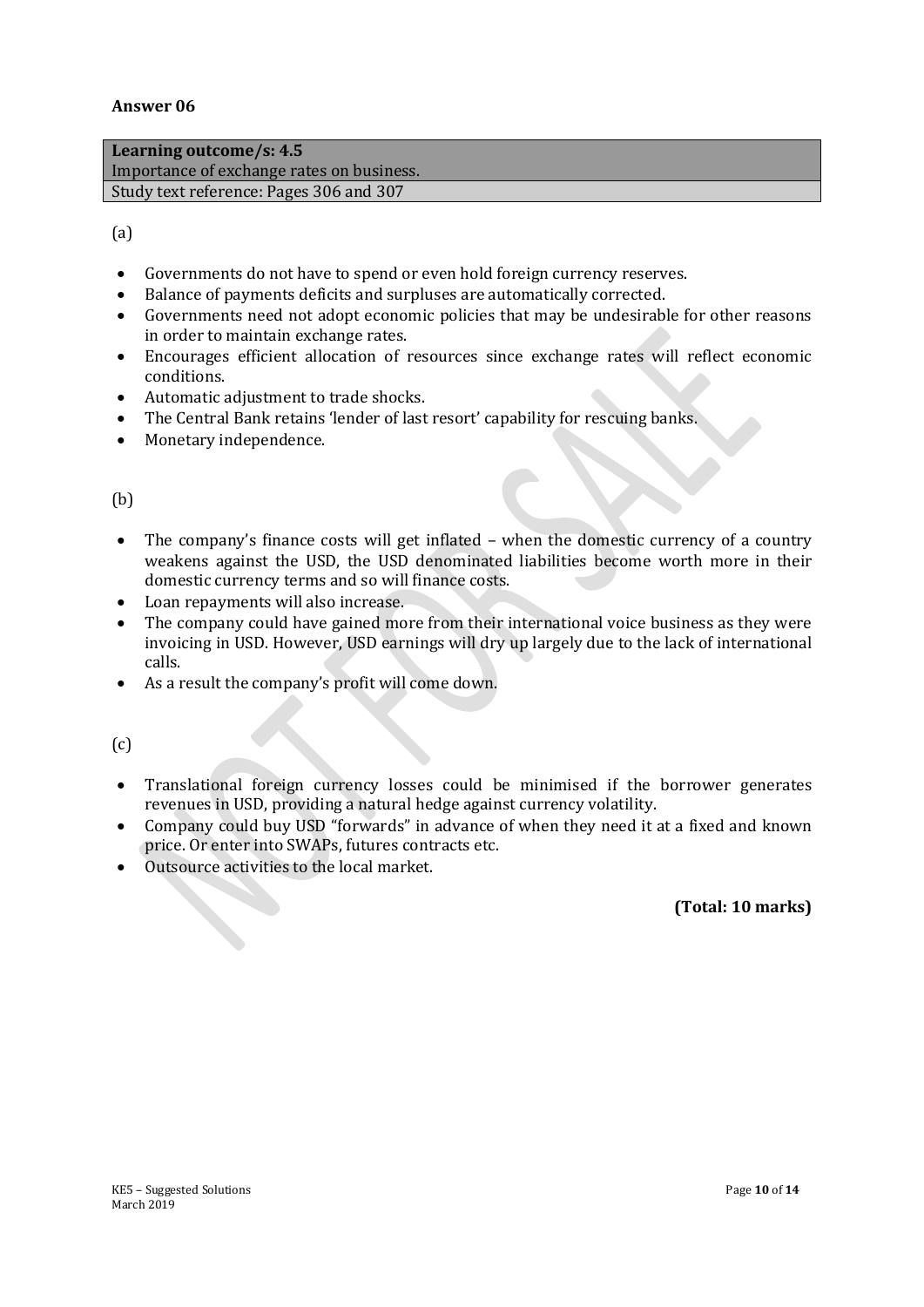# **SECTION 3**

#### **Answer 07**

#### **Learning outcome/s: 3.5.1, 3.7.1 and 3.11.1**

- 3.5.1Identify the factors which influence market demand and supply.
- 3.7.1Demonstrate the impact of government intervention on competitive markets and business activities, through ceiling price, floor price, taxes, subsidies and quotas.

3.11.1 Explain characteristics of perfect competition, monopolistic competition, monopoly, oligopoly and their impact on businesses.

Study text reference: Chapter 6

(a)

At equilibrium,

 $Q_d = Q_s$  $1,300 - 2P = 100 + 2P$ 

 $P = A$300$  $Q = 700$ 

(b)

(i) Shortage of labour supply

A shortage of labour supply will increase wages, which will increase cost of production. This will shift the supply curve to the left  $(S \text{ to } S_1)$ .

Thus, there will be a rise in price (from P to  $P_1$ ) and a reduction in quantity (from Q to  $Q_1$ ).

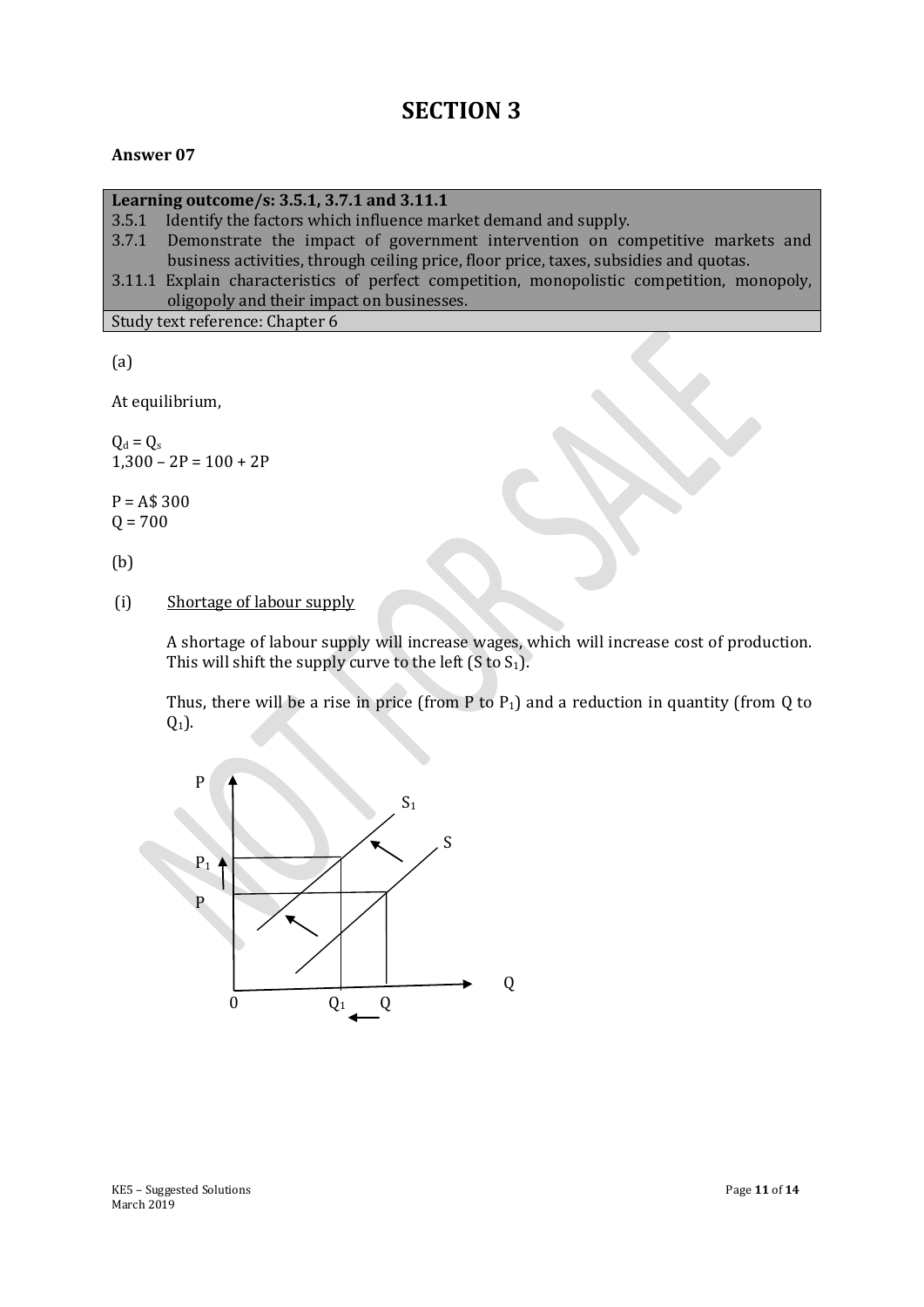#### (ii) Low price of artificial cinnamon

Due to the low price of artificial cinnamon, the demand for it will go up, thus reducing the demand for natural cinnamon.

The demand curve shifts inwards (from D to  $D_1$ ) reducing prices (from P to  $P_1$ ) and quantity (from Q to  $Q_1$ ).



When the government introduces a subsidy, the supply curve will shift from S to  $S_1$ . As a result there will be a shift in the equilibrium quantity produced to  $Q_1$ , which can be sold on the market for P0.

The amount supplied in equilibrium will increase from  $Q_0$  to  $Q_1$ . The price will fall (from  $P_0$  to  $P_1$ ) but the decrease in price will be less than the value of the subsidy itself  $(P_1 - P_0)$ .

Cost of subsidiary = ABDE Deadweight loss = BCD

KE5 – Suggested Solutions **Page 12** of 14 March 2019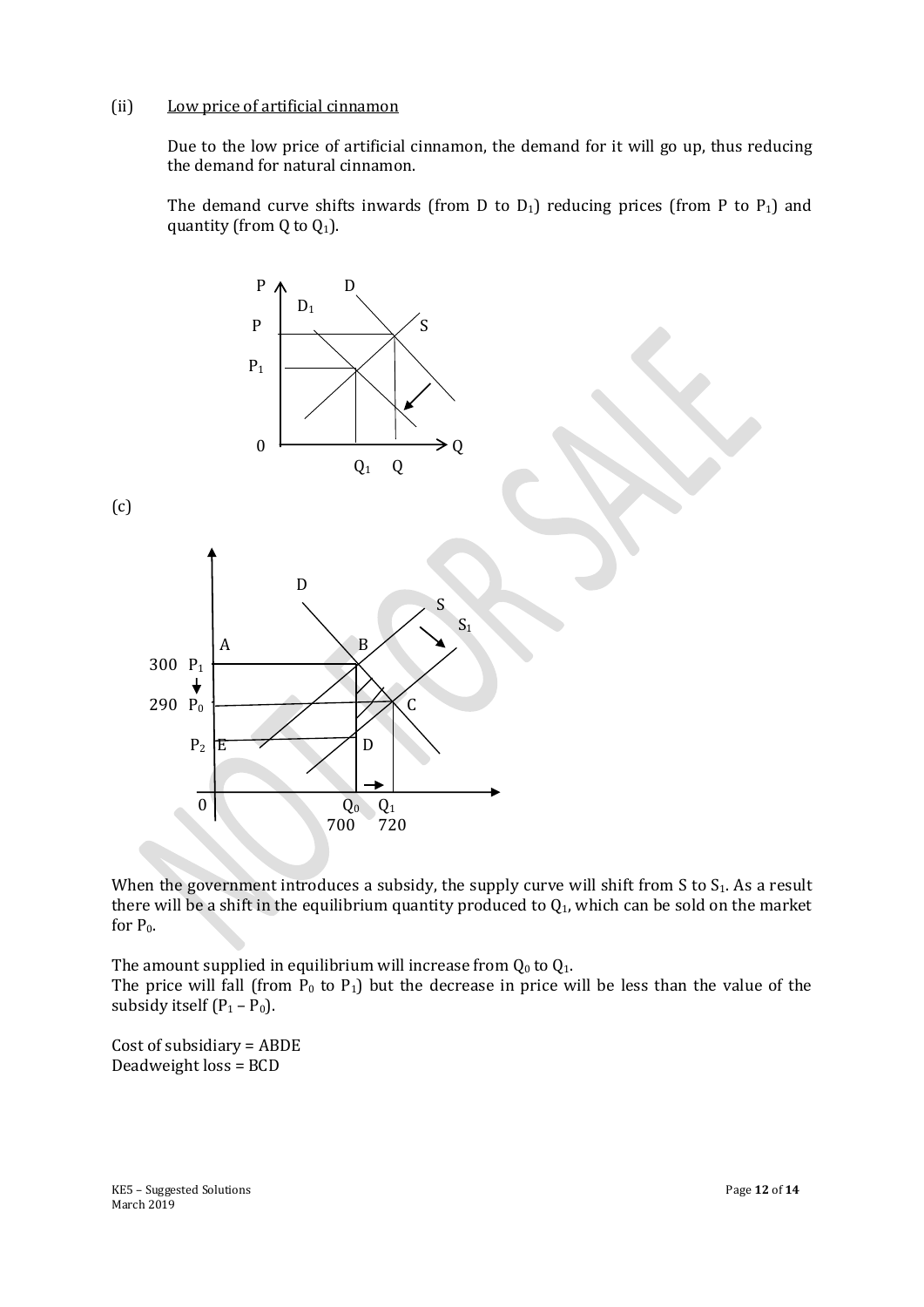(d)

- Impose indirect taxes (import duties/tariffs) on artificial cinnamon. This will reduce supply and increase prices, which would result in a reduction of the quantity bought in Arkistan.
- Impose restrictions on imports of artificial cinnamon. This would reduce the availability of artificial cinnamon in Arkistan.
- Grant subsidies for local farmers.

(e)

- A large number of farmers cultivate cinnamon.
- The product could be homogeneous.
- One farmer thus might not be able to influence prices.
- Further, there appears to be no entry and exit barriers.

Thus the market structure is perfect competition.

(f)

Given the shortage of labour and competition from artificial cinnamon, farmers have been making losses (costs are far too high).

Since there are no entry/exit barriers, farmers have left the industry. However, due to the subsidiary granted to farmers, losses incurred previously have come down.

Exit would stop once farmers make normal profits.